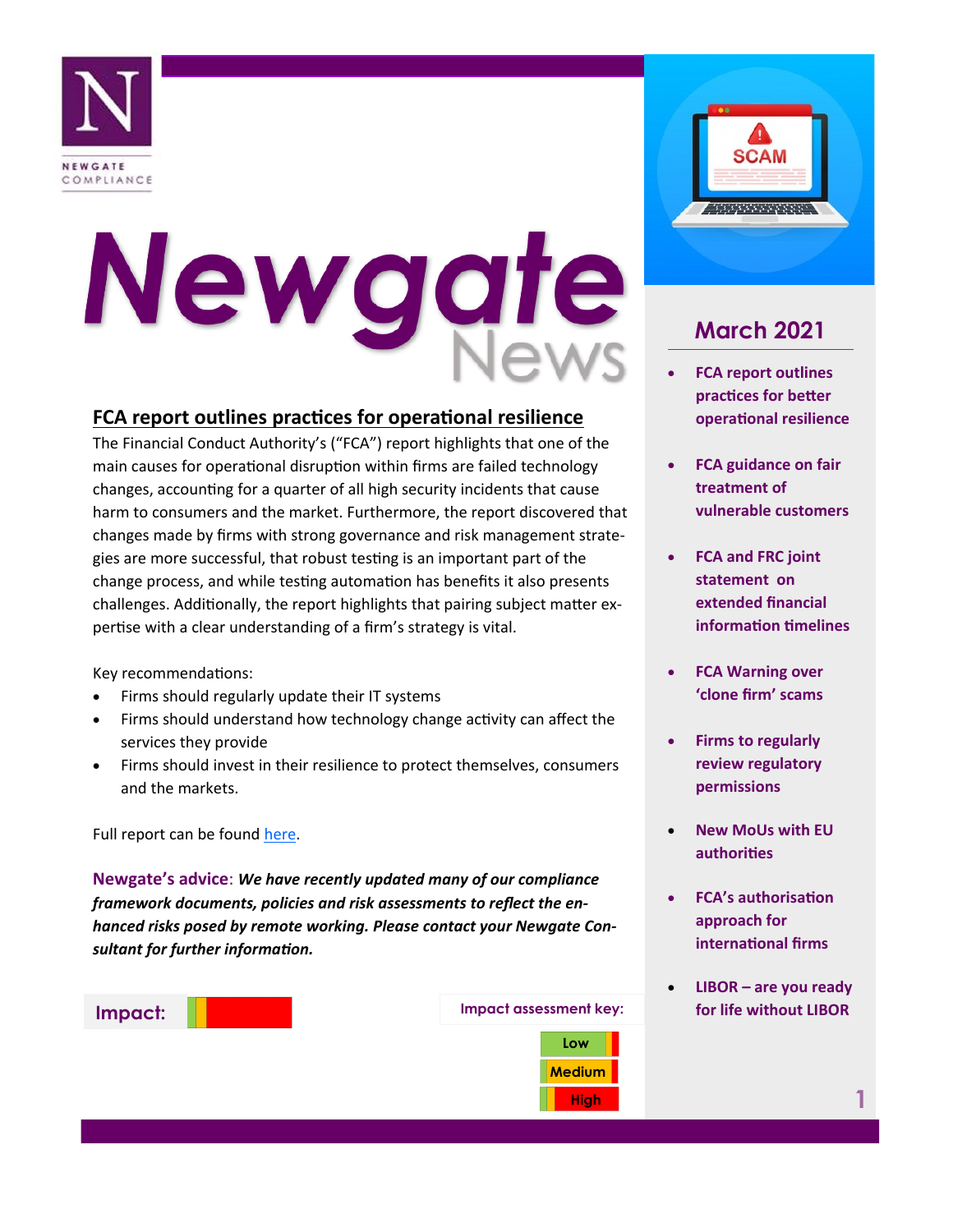### **FCA launches guidance for firms on the fair treatment of vulnerable customers**

The FCA has published final guidance clarifying its expectations of firms on the fair treatment of vulnerable customers.

The guidance aims to drive improvements in the way firms treat vulnerable consumers so that they are consistently able to achieve outcomes that are fair.

The FCA will continue to hold firms to account for their treatment of vulnerable customers. Firms can expect to be asked to demonstrate how their business model, the actions they have taken, and their culture ensure the fair treatment of all customers, including vulnerable customers. The FCA has also published a Memorandum of Understanding (MoU) with the Equality and Human Rights Commission (EHRC). This MoU sets out how the FCA will co-operate and work with the EHRC on equalities issues, to help protect

### **FCA and FRC joint statement reminding companies that extended financial information timelines continue to apply**

Firms are reminded of the measures that remain valid today and which provide some flexibility:

- This includes allowing listed companies an additional two months to publish their audited annual financial reports.
- The FCA and FRC encourage all stakeholders including boards of listed companies to (1) refamiliarise themselves with the measures and (2) use them considering any resourcing constraints in finance and/or audit teams to ensure the quality of reporting is not compromised during this period.
- The FCA alerts investors and other users of financial information, including lenders assessing covenant breaches arising solely because of changes in reporting timetables, that reporting timetables for companies might be extended for these reasons.

people in financial services markets. Sharing information and expertise will help the EHRC and the FCA to act on equalities issues that arise.

**Newgate's advice:** *Firms are reminded that in treating customers fairly, they should also be aware of their obligations under the Equality Act 2010. It is likely that a breach of the Equality Act, for example failure to provide reasonable adjustments for disabled people, will also be a breach of the FCA's rules. Please contact your Newgate consultant for more information on how you can ensure that you firm treats vulnerable customers fairly.* 

https://www.fca.org.uk/news/press-releases/fca-launchesguidance-firms-fair-treatment-vulnerable-customers



- The Market Abuse Regulation (MAR) remains in force and companies are still required to fulfil their obligations concerning inside information as soon as possible unless they have a valid reason to delay disclosure under the regulation.
- Audit committees may consider it appropriate to set out in their annual report the work they have undertaken, and the measures they have agreed to ensure high-quality reporting and audit for the period affected. This might include how they have ensured they have allowed enough flexibility in the year-end timetable to complete all the necessary work to an appropriate standard that will meet investor and stakeholder expectations.

**Impact:**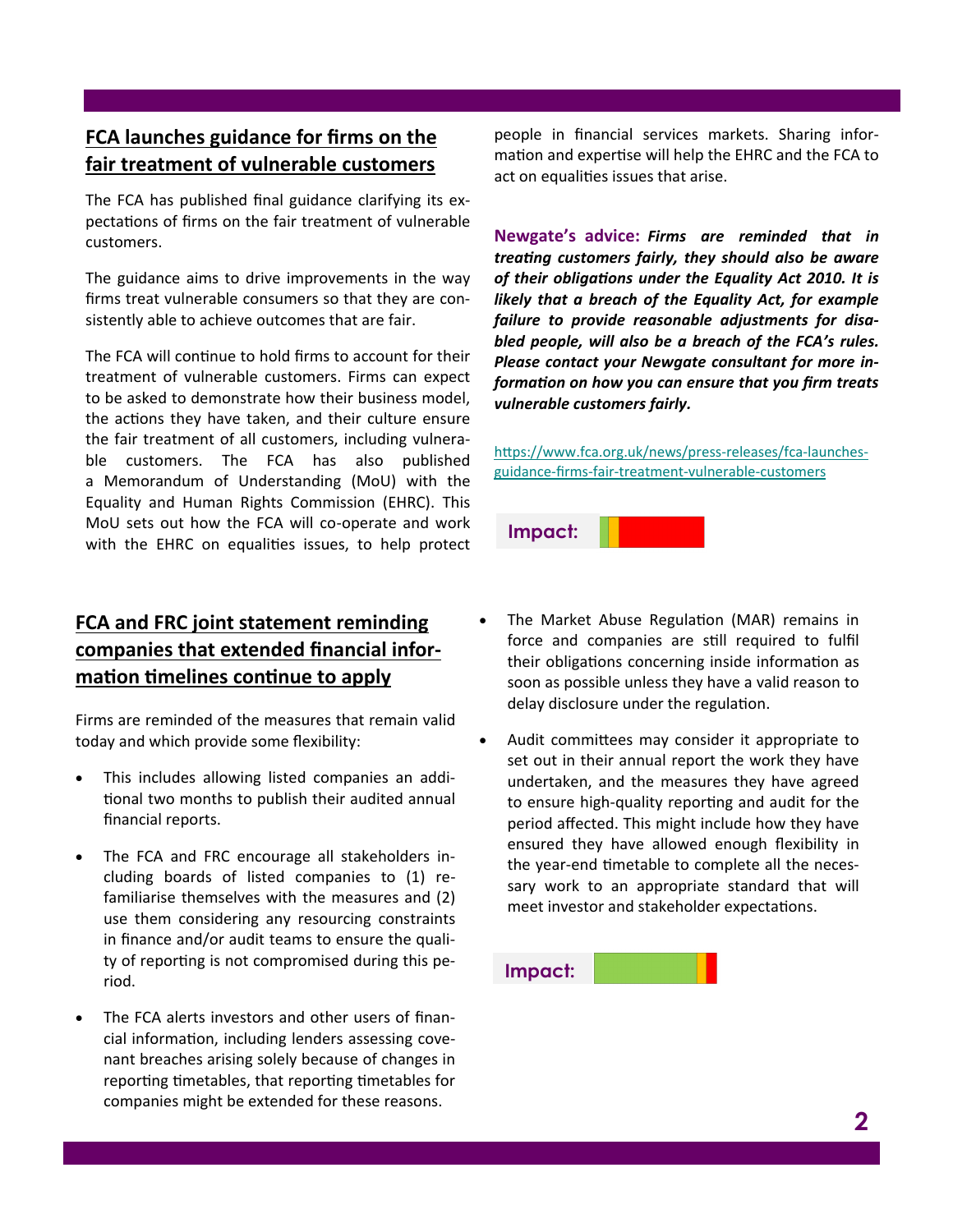#### **FCA warning over 'clone firm' investment scams**

The FCA has issued a warning to the public as reports of 'clone firm' investment scams increased by 29% in April 2020 compared to March, when the UK went into its first lockdown. Action Fraud data reveals consumers reported losses of more than £78 million between January-December 2020. Throughout 2020, consumers reported average losses of £45,242 each on average when investing with fraudsters imitating genuine investment ('clone firms').

Clone firms are fake firms set up by scammers using the name, address and 'Firm Reference Number' (FRN) of real companies authorised by the FCA. Once set up, these fraudsters will then send sales materials linking to websites of legitimate firms to dupe potential investors into thinking they are the real firm when they are not.

Mark Steward, Executive Director of Enforcement and Market Oversight, FCA, said: 'Clone investment scams can look real and sophisticated, but anyone can spot them by following our advice. Fraudsters use literature and websites that mirror those of legitimate firms, as well as encouraging investors to check the Firm Reference Number (FRN) on the FCA Register to sound as convincing as possible…if you are considering an investment, visit the FCA Register to make sure the firm you are dealing with is authorised. Check our Warning List of firms you should avoid, use the contact details on our FCA Register, not the details the firm gives you, and check for subtle differences to avoid 'clone firm' scams. And if you are still unsure, call our consumer helpline for further information. When it comes to clones, I cannot emphasise enough how important it is to double check every detail.'

**Newgate's advice:** *We reiterate the FCA's advice for anyone considering an investment opportunity to check the Warning List [of firms,](http://www.fca.org.uk/scamsmart/warning-list) which is updated daily. The specific details of a firm, such as the telephone number and website address can be verified on the [FCA Register.](https://register.fca.org.uk/s) The FCA also warns consumers to use the phone number on the FCA Register to contact an FCA authorised firm to be sure they are dealing with the real firm.* 

*In the event your firm has been imitated in relation to an investment scam, you are required to notify the FCA.* 

*For further advice concerning scams or assistance updating the FCA Register, please contact your Newgate Consultant.* 



**Impact:**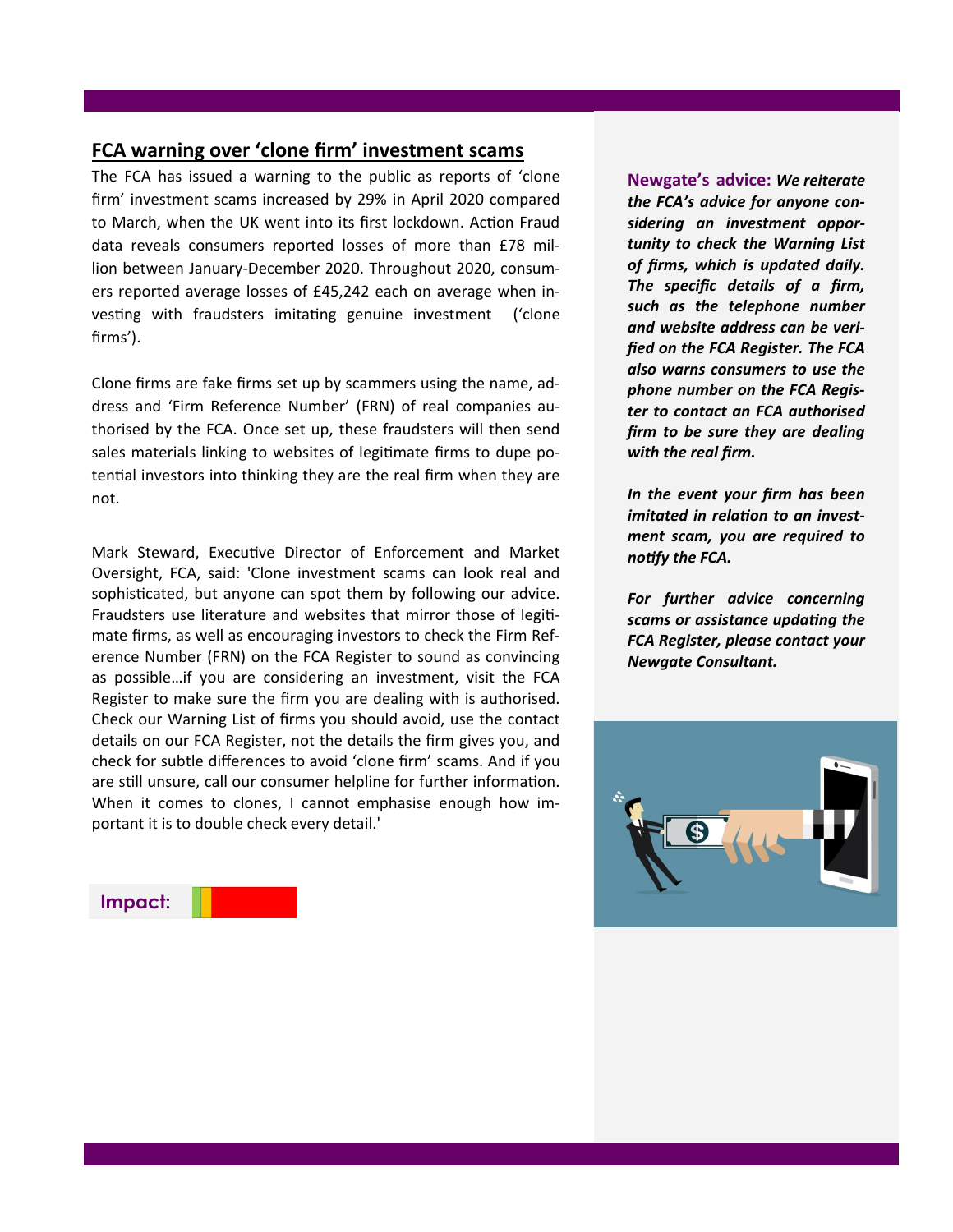#### **Firms reminded to regularly review regulatory permissions**

New powers in the Financial Services Bill, which is currently making its way through Parliament, mean that the FCA will be able to act more quickly where they consider firms are no longer carrying out regulated activities.

With the new powers, where the FCA believe that a firm is not carrying on a regulated activity, they will be able to serve notice on the firm, asking for a written response within 14 days. If the firm does not respond the FCA will be able to publish a second, public notice, explaining it appears that the firm is not carrying on a regulated activity. The FCA can then vary or cancel the firm's permissions after 1 month.

Firms should notify the FCA of any material changes and apply to make any necessary changes in a timely way. The FCA also reminds firms that they have the power to cancel a firm's Part 4A permission if it has not carried on a regulated activity or at least 12 months.

**Newgate's advice:** *Reviewing your permissions, and maintaining only those you need, helps to assure you that you will continue to meet the threshold conditions, are demonstrating effective oversight of your business, meet your obligations under the Senior Managers Regime and are providing accurate information to customers. This also means you do not pay unnecessary fees for unused or out of date permissions.* 

*If your firm has not carried on any regulated activities for 12 months or more and have no current plans to do so, consider applying for cancellation using Connect. If your firm has not used and no longer need some of the permissions, consider applying to remove the permissions you no longer need by completing and submitting a Variation of Permission application using Connect.* 

[https://www.fca.org.uk/news/statements/fca](https://www.fca.org.uk/news/statements/fca-reminds-firms-regularly-review-regulatory-permissions)-remindsfirms-regularly-review-regulatory-[permissions](https://www.fca.org.uk/news/statements/fca-reminds-firms-regularly-review-regulatory-permissions)

**Impact:**

#### **MoUs with EU authorities in securities, investment services and asset management, insurance and pensions, and banking**

On 1 January 2021, several Memoranda of Understanding (MoUs) came into effect between the FCA and European authorities, covering cooperation and exchange of information.

#### The MoUs are:

A [multilateral MoU with EU and EEA National Compe](https://www.fca.org.uk/publication/mou/mmou-eu-fca.pdf)[tent Authorities \(NCAs\)](https://www.fca.org.uk/publication/mou/mmou-eu-fca.pdf) covering supervisory cooperation, enforcement and information sharing relating to, among others, market surveillance, investment services and asset management activities.

An [MoU with the European Securities and Markets Au](https://www.fca.org.uk/publication/mou/mou-esma-fca.pdf)[thority \(ESMA\)](https://www.fca.org.uk/publication/mou/mou-esma-fca.pdf) covering supervision of credit rating agencies and trade repositories.

A [multilateral MoU with EU and EEA NCAs](https://www.fca.org.uk/publication/mou/mmou-eiopa-ncas-bank-fca.pdf) covering supervisory cooperation, enforcement and information exchange between UK and EU/EEA national supervisors in the field of insurance regulation and supervision. An [MoU with the European Insurance and Occupational](https://www.fca.org.uk/publication/mou/mou-eiopa-bank-fca.pdf)  [Pensions Authority \(EIOPA\)](https://www.fca.org.uk/publication/mou/mou-eiopa-bank-fca.pdf) covering information exchange and mutual assistance between the UK authorities and EIOPA in the field of insurance regulation and supervision.

A [MoU with the European Banking Authority](https://www.fca.org.uk/publication/mou/mou-bank-fca-eba.pdf)  [\(EBA\)](https://www.fca.org.uk/publication/mou/mou-bank-fca-eba.pdf) covering information exchange and mutual assistance between the UK authorities and the EBA in the field of banking.

Individual MoUs with EU and EEA NCAs covering supervisory cooperation and information-sharing arrangements in the field of banking. These can be found on the [Prudential Regulation Authority](https://www.bankofengland.co.uk/about/governance-and-funding) (PRA) website.

[https://www.fca.org.uk/news/statements/mous](https://www.fca.org.uk/news/statements/mous-european-authorities-securities-insurance-pensions-banking)european-[authorities](https://www.fca.org.uk/news/statements/mous-european-authorities-securities-insurance-pensions-banking)-securities-insurance-pensions[banking](https://www.fca.org.uk/news/statements/mous-european-authorities-securities-insurance-pensions-banking)